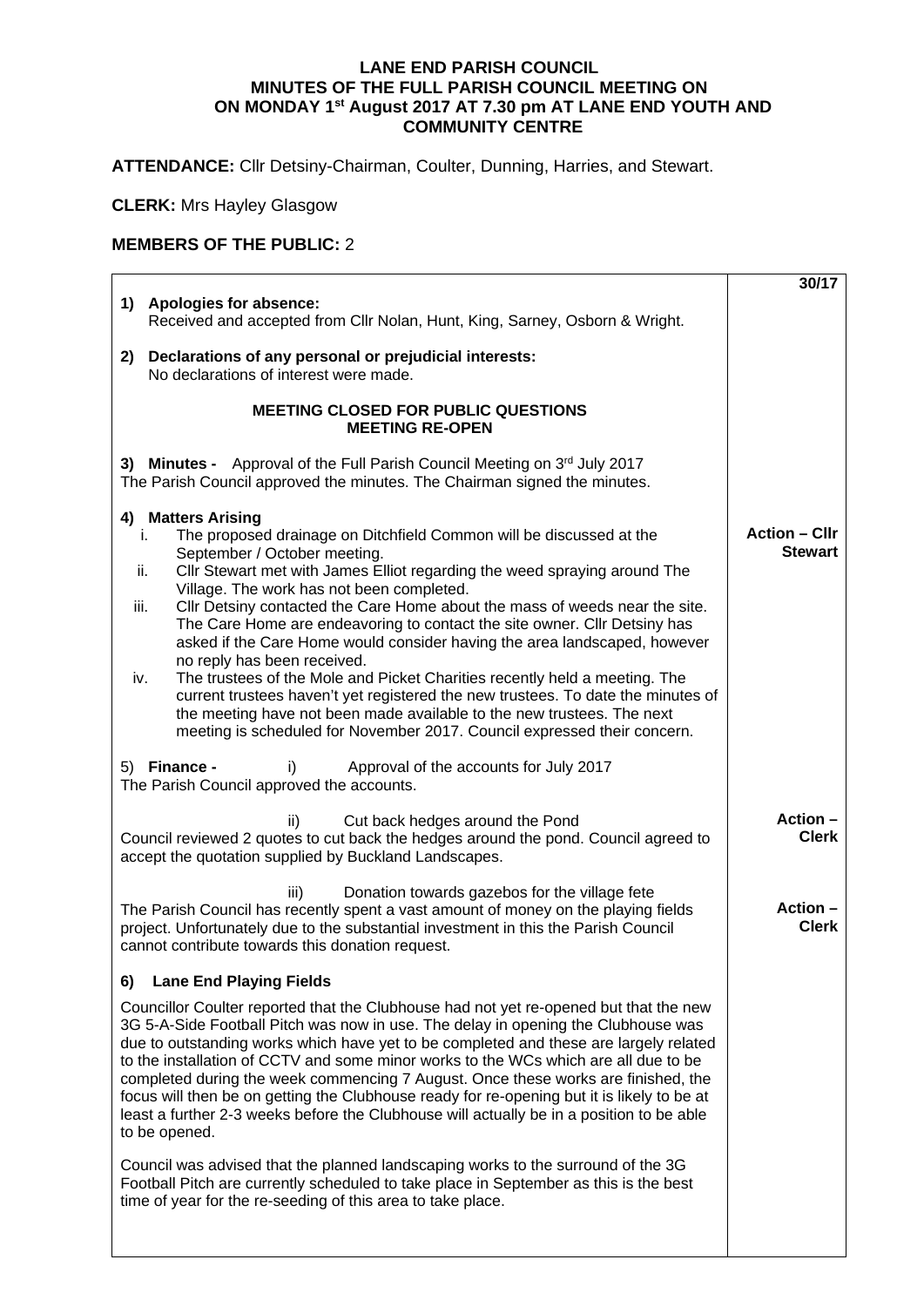|                   | Council was further advised that the process of setting up LEPFA as an entity was far<br>more complicated than had been anticipated and that a number of the necessary<br>actions were, of necessity, sequential rather than consecutive. Whilst some progress<br>had been made on the preparation of a draft lease and the Memorandum and Articles<br>of Association, there was considerable amount of further work to be done and some<br>documents would need to be reviewed by a solicitor. As such, the timescale for<br>completing all of this is now significantly longer than had been initially anticipated.                                | 31/17 |
|-------------------|------------------------------------------------------------------------------------------------------------------------------------------------------------------------------------------------------------------------------------------------------------------------------------------------------------------------------------------------------------------------------------------------------------------------------------------------------------------------------------------------------------------------------------------------------------------------------------------------------------------------------------------------------|-------|
|                   | In the interim positive discussions are progressing with LESA about the re-opening of<br>the Clubhouse and it is hoped that a firm date for this will be agreed during the course<br>of the next two weeks or so. It is also evident that it will now be necessary to rely on<br>the goodwill and co-operation of LESA to continue to manage and operate the facilities<br>at the Playing Fields for an extended period of several months, or possibly even more,<br>whilst work progresses on establishing LEPFA.                                                                                                                                   |       |
|                   | However, it was noted that LESA had been both co-operative and helpful whenever<br>they had been asked to assist with a range of tasks associated with the works to the<br>Clubhouse and also with regard to undertaking the routine maintenance of 3G Football<br>Pitches. In addition, It is now hoped that when the Clubhouse is re-opened not only will<br>an agreement will be reached with LESA for LEPFA to have representatives on its<br>Management Committee which would be a very welcome and positive step forward,<br>but also that LESA will progress actions to secure a premises licence to replace the<br>existing members licence. |       |
|                   | Cllr Harries reported that there are currently 4 men's teams and the Wycombe<br>Wanderers ladies team interested in using the MUGA on a regular basis.                                                                                                                                                                                                                                                                                                                                                                                                                                                                                               |       |
| per year.         | The income generated from the MUGA to date is approximately £400.<br>The working assumption is that the football pitches and MUGA may generate £10,000                                                                                                                                                                                                                                                                                                                                                                                                                                                                                               |       |
|                   | Council thanked Cllr Harries for all the work that he has done on the playing fields.                                                                                                                                                                                                                                                                                                                                                                                                                                                                                                                                                                |       |
| 7) Clerk's report |                                                                                                                                                                                                                                                                                                                                                                                                                                                                                                                                                                                                                                                      |       |
| i.                | Planning application comments submitted.                                                                                                                                                                                                                                                                                                                                                                                                                                                                                                                                                                                                             |       |
| ii.               | AED inspections carried out and on-line forms submitted.                                                                                                                                                                                                                                                                                                                                                                                                                                                                                                                                                                                             |       |
| iii.              | Faulty street lights reported.                                                                                                                                                                                                                                                                                                                                                                                                                                                                                                                                                                                                                       |       |
| iv.               | Attended allotments sites re several issues.                                                                                                                                                                                                                                                                                                                                                                                                                                                                                                                                                                                                         |       |
| ν.                | Next month's FPCM will be on Monday 4 <sup>th</sup> September in the Sycamore<br>Room.                                                                                                                                                                                                                                                                                                                                                                                                                                                                                                                                                               |       |
| vi.               | An order has been placed for the football goals and nets for the playing<br>fields.                                                                                                                                                                                                                                                                                                                                                                                                                                                                                                                                                                  |       |
| vii.              | The surgery at Lane End will be open again on Friday afternoons from 21<br>July. This has been advertised around the Parish.                                                                                                                                                                                                                                                                                                                                                                                                                                                                                                                         |       |
| viii.             | Buckland Landscapes have carried out the hedge maintenance on<br>Footpath 25.                                                                                                                                                                                                                                                                                                                                                                                                                                                                                                                                                                        |       |
| ix.               | The Clerk has signed the renewal contract with SSE.                                                                                                                                                                                                                                                                                                                                                                                                                                                                                                                                                                                                  |       |
| х.                | The weed spraying of the footways has been carried out.                                                                                                                                                                                                                                                                                                                                                                                                                                                                                                                                                                                              |       |
| xi.               | All requests regarding the use of the playing fields are being dealt with by<br>Cllr Harries.                                                                                                                                                                                                                                                                                                                                                                                                                                                                                                                                                        |       |
| xii.              | Continuing to receive phone calls and emails about pea hens loose in the<br>village - referred to RSPCA.                                                                                                                                                                                                                                                                                                                                                                                                                                                                                                                                             |       |
| xiii.             | The allotment plot boarding the houses at Chalky Fields has been made<br>tidy and put into good condition.                                                                                                                                                                                                                                                                                                                                                                                                                                                                                                                                           |       |
| 8)                | <b>Invitations to Meetings, Correspondence &amp; Reports received</b><br>Councillors noted the report.                                                                                                                                                                                                                                                                                                                                                                                                                                                                                                                                               |       |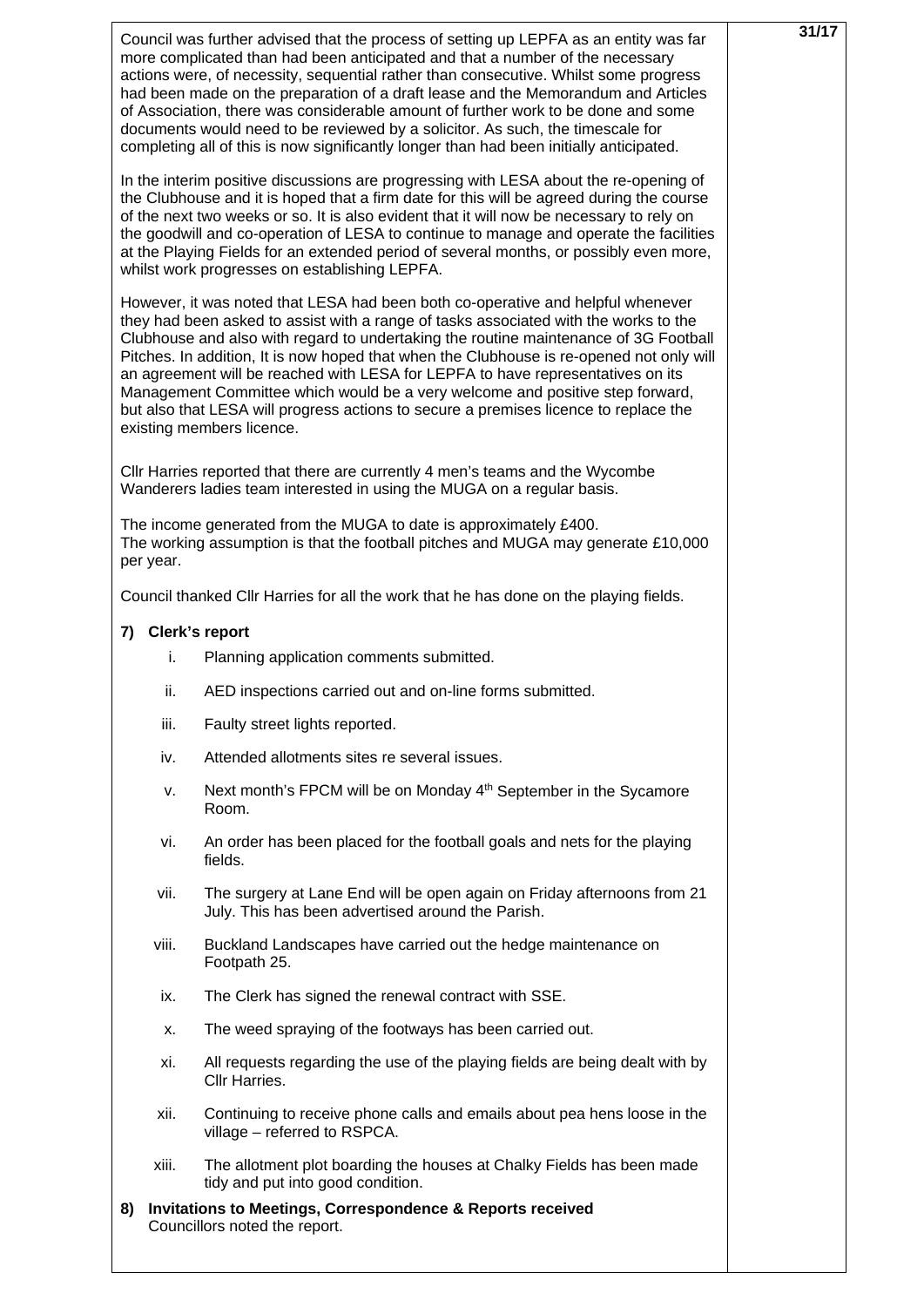| 9) Matters raised by Councillors                                         | 32/17                                                                                                                                                                           |                       |
|--------------------------------------------------------------------------|---------------------------------------------------------------------------------------------------------------------------------------------------------------------------------|-----------------------|
| Finings Road Car Park - Cllr Dunning posed a number of questions to WDC. |                                                                                                                                                                                 |                       |
|                                                                          | WDC have requested this is reviewed by the Cabinet to ascertain if they still wanted to<br>sell the car park. The Cabinet meets in September.                                   |                       |
|                                                                          | Cllr Dunning reported that the Youth Clubs employed a new Youth Leader. The Junior                                                                                              |                       |
|                                                                          | Youth Club will be re-launched in September 2017. The Junior Club will be open every                                                                                            |                       |
| Tuesday.                                                                 |                                                                                                                                                                                 |                       |
|                                                                          | The Youth Club Committee will try and look to develop a Senior Club.                                                                                                            |                       |
|                                                                          | Cllr Detsiny suggested that the majority of future Parish Council meetings should be<br>held at the renovated clubhouse subject to availability.                                |                       |
|                                                                          |                                                                                                                                                                                 |                       |
|                                                                          | 10) Planning: To consider new applications and receive Wycombe District                                                                                                         | <b>Action - Clerk</b> |
|                                                                          | <b>Council Decisions and Appeals</b>                                                                                                                                            |                       |
|                                                                          | <b>New Applications</b>                                                                                                                                                         |                       |
|                                                                          |                                                                                                                                                                                 |                       |
|                                                                          | Householder application for construction of two<br><b>Underwood Frieth</b>                                                                                                      |                       |
| 17/06666/FUL                                                             | storey detached double oak framed garage with<br>Road Frieth                                                                                                                    |                       |
|                                                                          | external stairs and balcony                                                                                                                                                     |                       |
|                                                                          | The Parish Council would wish to make the following observations with regards to this                                                                                           |                       |
| application.                                                             |                                                                                                                                                                                 |                       |
|                                                                          |                                                                                                                                                                                 |                       |
|                                                                          | 1) Noting that a previous application for redevelopment of the present garage was                                                                                               |                       |
|                                                                          | granted in 2007 (W/07/07380/FUL) it is accepted that re-development of this part of<br>Underwood would probably be permitted, but the mass and scale of the proposed            |                       |
|                                                                          | redesigned building would, Council considers, impair the quiet enjoyment of the                                                                                                 |                       |
|                                                                          | adjoining property Moor Pen. The difference in levels between the two properties                                                                                                |                       |
|                                                                          | further exacerbates this massing which Council considers unacceptable                                                                                                           |                       |
|                                                                          |                                                                                                                                                                                 |                       |
|                                                                          | 2) To alleviate this difficulty, it is suggested that the proposed building be set off the<br>boundary by say 2.00metres and heavy landscape screening introduced to lessen the |                       |
|                                                                          | scale of the proposed building. This action would also allow construction access to this                                                                                        |                       |
|                                                                          | flank wall for scaffolding, fenestration works etc to be carried out without detriment to                                                                                       |                       |
|                                                                          | Moor Pen. This action may also alleviate possible future party wall litigation on this                                                                                          |                       |
|                                                                          | boundary. Council are also advised that there has been a history of flooding along this                                                                                         |                       |
|                                                                          | boundary likely due to the differing levels and this could also be dealt with by easing<br>the footprint of the development.                                                    |                       |
|                                                                          |                                                                                                                                                                                 |                       |
|                                                                          | 3) Topical at this time is fire-proofing to buildings and this is development being                                                                                             |                       |
|                                                                          | constructed of a timber frame and cladding on a boundary may not meet the                                                                                                       |                       |
|                                                                          | requirements of The Building Regulations with regards to Heat Radiation. Whilst this is                                                                                         |                       |
|                                                                          | directly not a planning issue and can be " detailed out " by use of differing materials                                                                                         |                       |
|                                                                          | such action may have the effect of changing the external appearance of the proposals.<br>Council would ask that this be clarified and any required modifications introduced at  |                       |
| this time.                                                               |                                                                                                                                                                                 |                       |
|                                                                          |                                                                                                                                                                                 |                       |
|                                                                          |                                                                                                                                                                                 |                       |
|                                                                          | <b>Wycombe District Council planning decisions</b>                                                                                                                              |                       |
|                                                                          |                                                                                                                                                                                 |                       |
|                                                                          | Case Ref: 17/06096/FUL Decision Application Permitted Date: 06/07/2017                                                                                                          |                       |
| Address:                                                                 | 2 Rustlings Gate Lane End Buckinghamshire HP14 3LN                                                                                                                              |                       |
|                                                                          |                                                                                                                                                                                 |                       |
| Proposal:<br>extension                                                   | Householder application for construction of single storey side/rear                                                                                                             |                       |
|                                                                          |                                                                                                                                                                                 |                       |
|                                                                          | Case Ref: 17/06371/FUL Decision Application Permitted Date: 04/07/2017                                                                                                          |                       |
|                                                                          | Address: Overland Park Lane Lane End Buckinghamshire HP14 3LB                                                                                                                   |                       |
|                                                                          | Proposal: Householder application for construction of single storey side/rear                                                                                                   |                       |
| extension to                                                             |                                                                                                                                                                                 |                       |
|                                                                          | provide annex                                                                                                                                                                   |                       |
| Case Ref: 17/05826/FUL                                                   | Decision<br>Application Permitted Date27/06/2017                                                                                                                                |                       |
|                                                                          | Address: Essex Place Finings Road Lane End Buckinghamshire HP14 3EY                                                                                                             |                       |
|                                                                          | Proposal: Change of use of the ground floor from Class A3 (Restaurants & Cafes) to                                                                                              |                       |
|                                                                          | use as Sui Generis (Dog Parlour) (Retrospective)                                                                                                                                |                       |